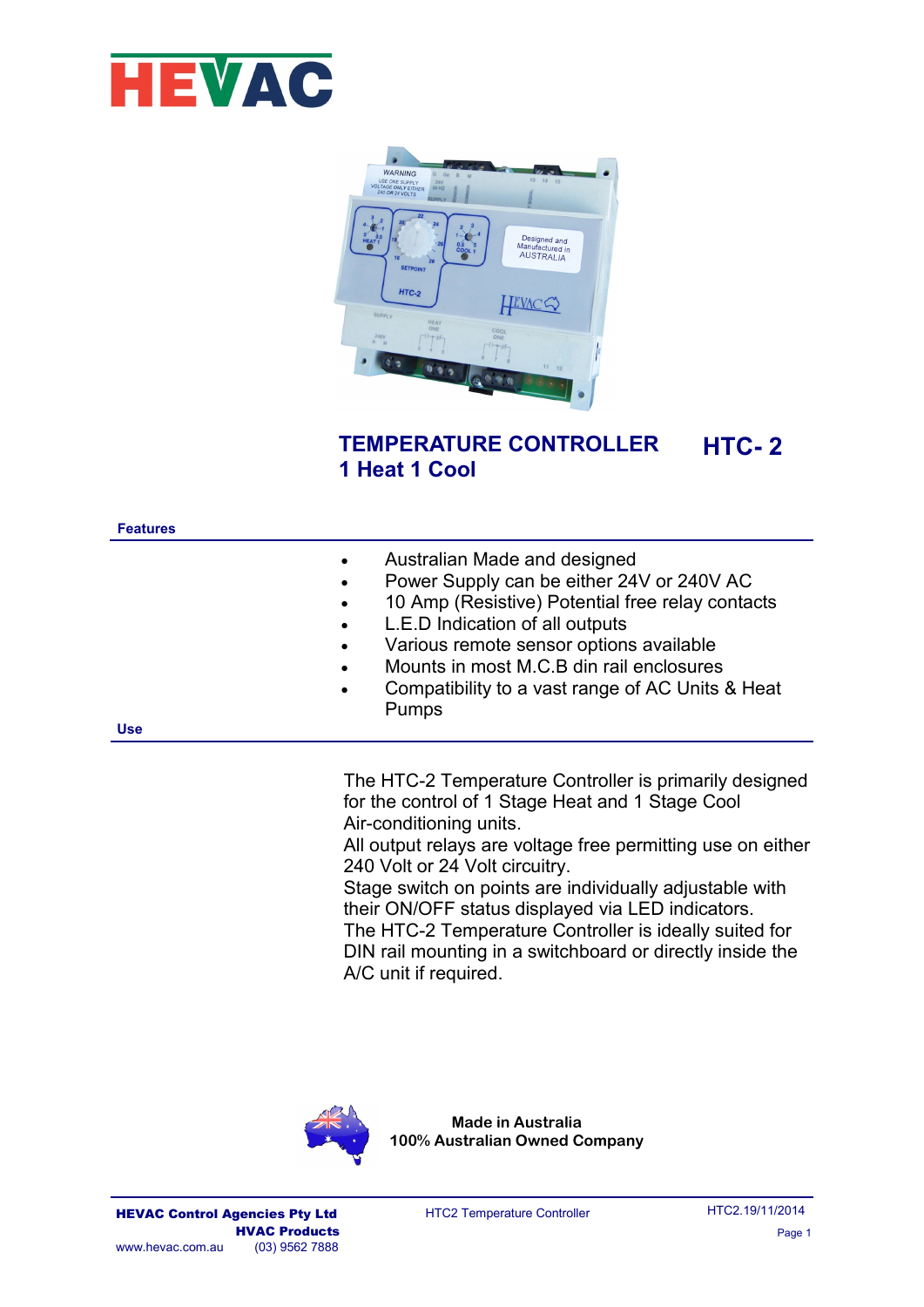

### **Technical Data**

| <b>General Specifications</b>   | <b>Operating Voltage</b>      | 24 Volts AC or 240 Volts AC |
|---------------------------------|-------------------------------|-----------------------------|
|                                 | <b>Power Consumption</b>      |                             |
|                                 | At 240 Volts                  | 7 VA                        |
|                                 | At 24 Volts                   | 1 VA                        |
|                                 | Switching Capacity of Relays  |                             |
|                                 | Voltage                       | AC 0250 Volts               |
|                                 | Current                       | $10(3)$ A                   |
|                                 | "Y" 0-10VDC Signal            | 0V at 16 oC10V at 28 oC     |
|                                 | <b>Setpoint Setting Range</b> | 1628 oC                     |
|                                 | Stage Start Point Adjustment  | 0.55.0 oC (From Setpoint)   |
|                                 | <b>Switching Differential</b> | 0.3 oC (NON Adjustable)     |
|                                 | Output Indication             |                             |
|                                 | Heating                       | 1 x Red LED                 |
|                                 | Cooling                       | 1 x Green LED               |
| <b>Environmental Conditions</b> | Operation                     |                             |
|                                 | <b>Ambient Temperature</b>    | 0450C                       |
|                                 | Humidity                      | < 85 % RH (Non Condensing)  |
|                                 | Storage and Transport         |                             |
|                                 | <b>Ambient Temperature</b>    | $-5650C$                    |
|                                 | Humidity                      | < 90 % RH (Non Condensing)  |
| <b>Product Standards</b>        | C-tick                        | N10842                      |
| Weight                          | Including Packaging           | 450 grams                   |
| <b>Housing</b>                  | Colour                        | Grey                        |
|                                 | Material                      | <b>ABS POLYCARB</b>         |
|                                 | <b>UV Stabilised</b>          | <b>YES</b>                  |
|                                 | <b>Fire Retardant</b>         | <b>YES</b>                  |
|                                 | <b>Size</b>                   | L105mm x W105mm x D60mm     |
|                                 | <b>Mounting Method</b>        | 35mm Din Rail Mountable     |
|                                 |                               |                             |

HTC2 Temperature Controller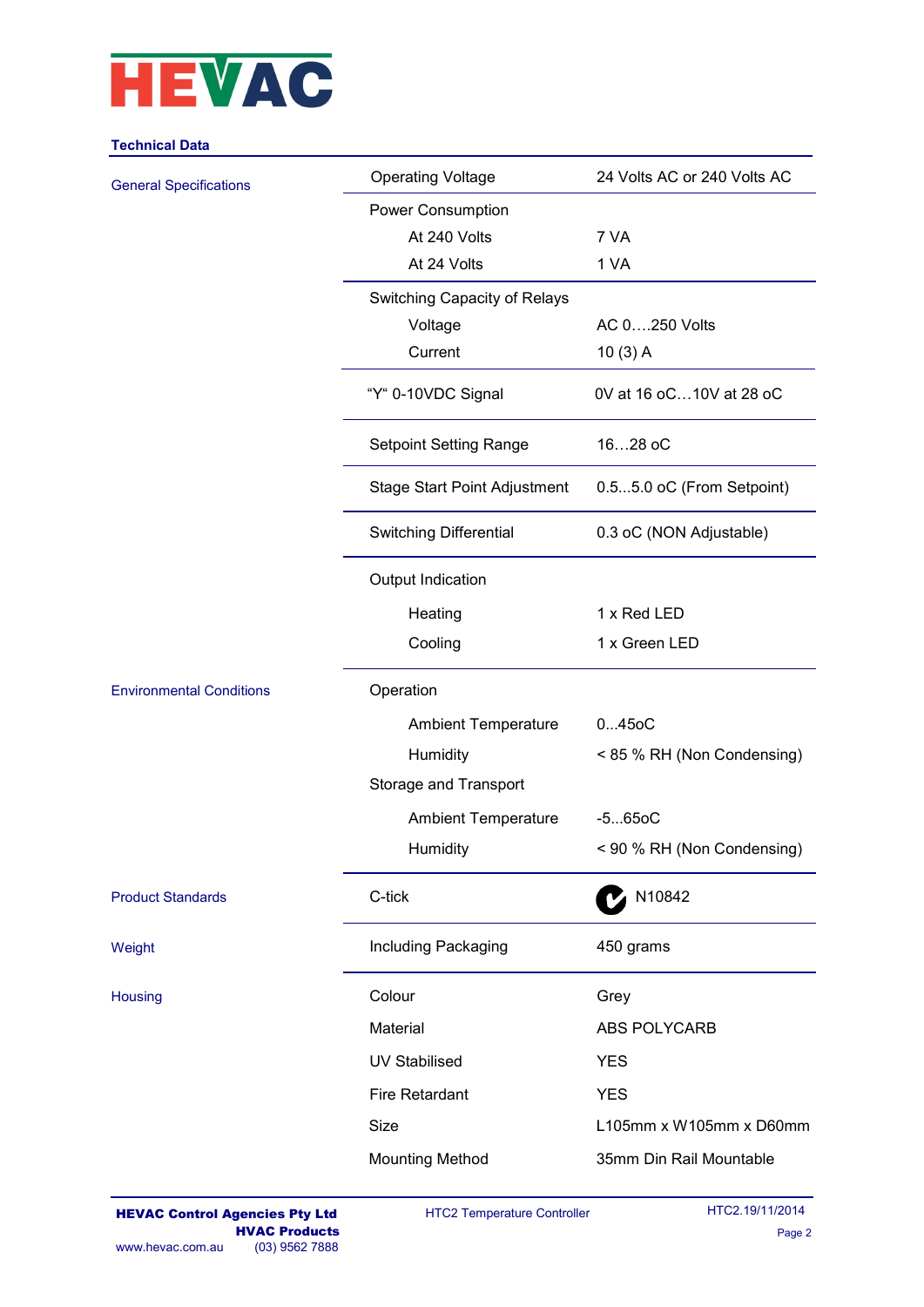

### **Terminal Designations**



- G 24 Volt AC Supply Active
- Go 24 Volt AC Supply Ground Reference
- B Sensor Input
- M Sensor Input Common
- 13 Y Signal Output (For HRC Slave Relay ONLY)
- A 240 Volt AC Supply Active
- N 240 Volt AC Supply Neutral
- 3 Heating Stage 1 Output
- 4 Heating Stage 1 & R/V for Cool Common
- 5 Reversing Valve for Cool Output
- 6 Cooling Stage 1 Output
- 7 Cooling Stage 1 & R/V for Heat Common
- 8 Reversing Valve for Heat Output



**Application Example (1)**

Typical for Heat/Cool type Air-conditioning Units